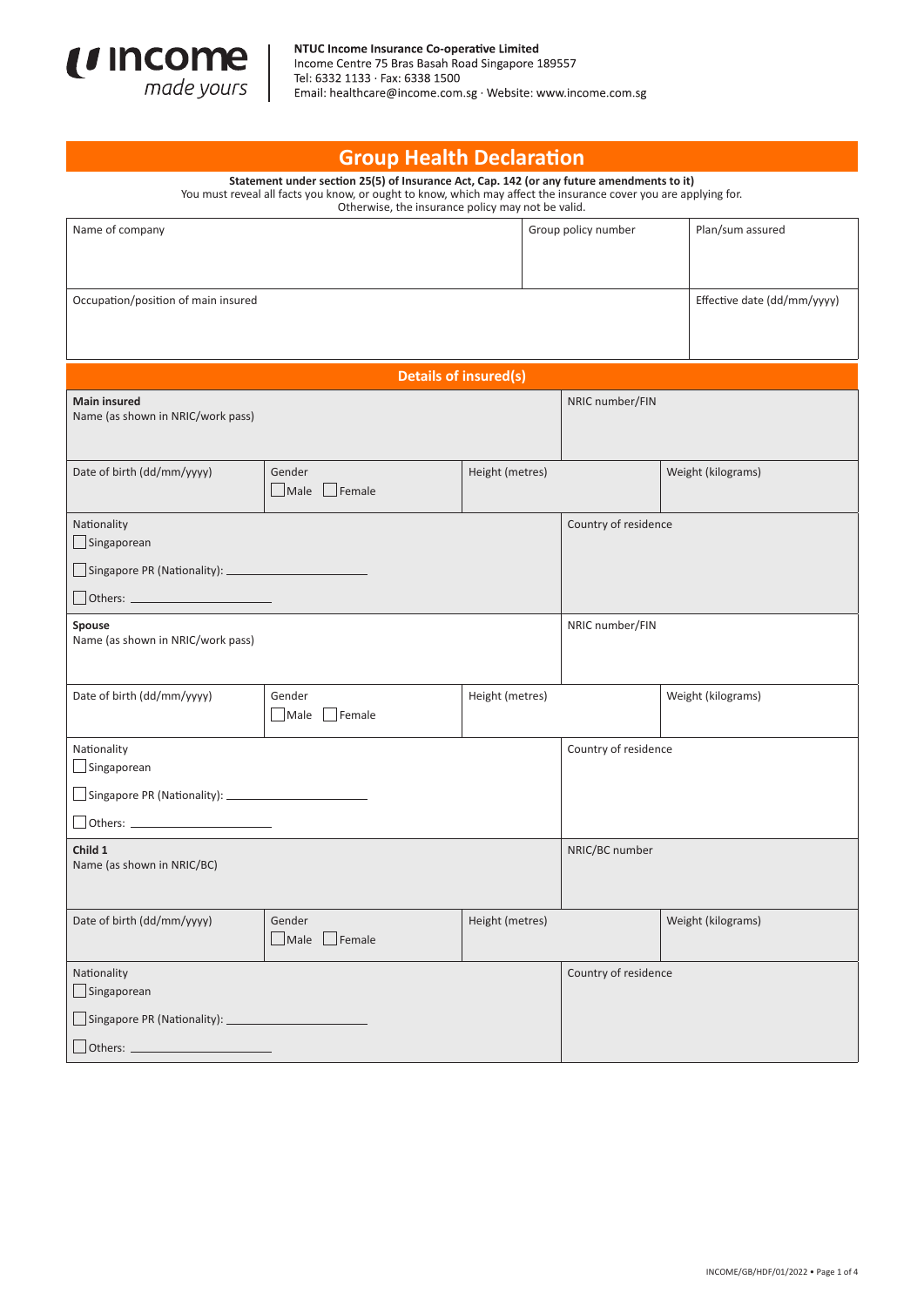| Child <sub>2</sub><br>Name (as shown in NRIC/BC)                                                                                                                                  |            |                                                  |                                                            | NRIC/BC number              |                                                           |                                   |  |  |  |  |
|-----------------------------------------------------------------------------------------------------------------------------------------------------------------------------------|------------|--------------------------------------------------|------------------------------------------------------------|-----------------------------|-----------------------------------------------------------|-----------------------------------|--|--|--|--|
| Date of birth (dd/mm/yyyy)<br>Gender<br>Male                                                                                                                                      | Female     |                                                  |                                                            | Weight (kilograms)          |                                                           |                                   |  |  |  |  |
| Nationality<br>Singaporean                                                                                                                                                        |            |                                                  |                                                            | Country of residence        |                                                           |                                   |  |  |  |  |
|                                                                                                                                                                                   |            |                                                  |                                                            |                             |                                                           |                                   |  |  |  |  |
|                                                                                                                                                                                   |            |                                                  |                                                            |                             |                                                           |                                   |  |  |  |  |
| Child 3<br>Name (as shown in NRIC/BC)                                                                                                                                             |            | NRIC/BC number                                   |                                                            |                             |                                                           |                                   |  |  |  |  |
| Date of birth (dd/mm/yyyy)<br>Gender<br>$ $ Male                                                                                                                                  | $ $ Female | Height (metres)                                  |                                                            | Weight (kilograms)          |                                                           |                                   |  |  |  |  |
| Nationality<br>Singaporean                                                                                                                                                        |            |                                                  |                                                            | Country of residence        |                                                           |                                   |  |  |  |  |
| Singapore PR (Nationality): _                                                                                                                                                     |            |                                                  |                                                            |                             |                                                           |                                   |  |  |  |  |
| Others:                                                                                                                                                                           |            |                                                  |                                                            |                             |                                                           |                                   |  |  |  |  |
| <b>Questions on health</b>                                                                                                                                                        |            |                                                  |                                                            |                             |                                                           |                                   |  |  |  |  |
| Question                                                                                                                                                                          |            | Main insured                                     | Child 1<br>Spouse                                          |                             | Child 2                                                   | Child 3                           |  |  |  |  |
| 1. Has any application for life, medical or accident insurance been<br>declined, postponed or accepted on special terms?                                                          |            | $\Box$ Yes $\Box$ No                             | ⊥Yes ∟No<br>$\Box$ Yes $\Box$ No                           |                             | Yes L<br>$\Box$ No                                        | $\Box$ Yes $\Box$ No              |  |  |  |  |
| In the past five years, any medical leave of more than seven days<br>2.<br>continuously or any hospitalisation (except normal pregnancy)<br>or surgery?                           |            | $Yes$ $No$                                       | $\Box$ Yes $\Box$ No<br>$\Box$ Yes $\Box$ No               |                             | $\sqcup$ Yes $\sqcup$ No                                  | $\Box$ Yes $\Box$ No              |  |  |  |  |
| In the past five years, have you been examined, received<br>3.<br>medical advice or treatment, or have been in hospital or clinic?                                                |            | $\Box$ Yes $\Box$ No<br>$\Box$ Yes $\Box$        | $\Box$ Yes<br>$\Box$ No                                    | $\Box$ No                   | $\sqcup$ Yes<br>$\Box$ No                                 | $\Box$ Yes<br>$\Box$ No           |  |  |  |  |
| Have you been told (by a doctor) or treated for any health<br>4.<br>condition relating to:                                                                                        |            |                                                  |                                                            |                             |                                                           |                                   |  |  |  |  |
| a) Heart, lungs or any respiratory disorder, kidney, liver                                                                                                                        |            | $\Box$ Yes $\Box$ No<br>$\Box$ Yes $\Box$ No     | $\Box$ Yes $\Box$ No                                       |                             | $\Box$ Yes $\Box$ No                                      | $\Box$ Yes $\Box$ No              |  |  |  |  |
| Thyroid, nervous system, breasts, reproductive system<br>b)                                                                                                                       |            | $\Box$ Yes $\Box$ No<br>$\Box$ Yes               | $\Box$ No<br>$\Box$ Yes                                    | ⊿No                         | $\Box$ No<br>⊿Yes                                         | $\Box$ Yes<br>$\Box$ No           |  |  |  |  |
| Hereditary or congenital condition<br>C)                                                                                                                                          |            | $\Box$ Yes<br>$\Box$ Yes $\Box$<br>⊿No           | $\Box$ Yes<br>$\Box$ No                                    | No                          | Yes<br>⊥No                                                | $\Box$ Yes<br>$\Box$ No           |  |  |  |  |
| d)<br>Cancer or tumour                                                                                                                                                            |            | $\Box$ Yes<br>$\overline{\phantom{a}}$ No<br>Yes | Yes<br><b>No</b>                                           | No                          | Yes<br>No.                                                | $\mathcal{A}$<br>$\Box$ No<br>Yes |  |  |  |  |
| Hypertension, stroke, chest pain<br>e)                                                                                                                                            |            | $\Box$ Yes $\bot$<br>$\Box$ No<br>$\Box$ Yes     | $\Box$ No<br>$\Box$ Yes                                    | $\overline{\phantom{a}}$ No | $\Box$ No<br> Yes                                         | $\Box$ No<br>$\Box$ Yes           |  |  |  |  |
| <b>Diabetes</b><br>f)                                                                                                                                                             |            | $\Box$ Yes<br>⊥No<br>Yes                         | <b>No</b><br>Yes                                           | No                          | ∫No<br>Yes                                                | ⊿No<br>Yes                        |  |  |  |  |
| Disorder of the blood, SLE (Systemic Lupus Erythematous),<br>g)<br>Hepatitis B or C, HIV (Human Immunodeficiency Virus)<br>infection, AIDS or STD (Sexually Transmitted Diseases) |            | $\Box$ Yes $\Box$ No                             | $\Box$ Yes $\Box$ No<br>$\Box$ Yes                         | $\Box$ No                   | $\sqcup$ Yes $\sqcup$ No                                  | $\Box$ No<br>$\Box$ Yes           |  |  |  |  |
| h) Any other illness, injury or disability not mentioned above?                                                                                                                   |            | $\Box$ Yes $\Box$<br>$\Box$ No<br>Yes            | $\overline{\phantom{a}}$ No<br>Yes                         | No.                         | $\mathsf{\mathsf{J}}$ No<br>Yes                           | $\Box$ No<br>a i<br>Yes           |  |  |  |  |
| Have you been advised to have any surgical operation?<br>5.                                                                                                                       |            | $\Box$ Yes $\bot$<br>$\Box$ No                   | $\Box$ Yes<br>Yes No                                       | ⊿No                         | Yes  <br>$\Box$ No                                        | $\Box$ Yes<br>$\Box$ No           |  |  |  |  |
| Do you have any physical impairment, defect or deformity or<br>6.<br>mental condition or disorder?                                                                                |            | $\Box$ Yes $\Box$ No                             | $\Box$ Yes $\Box$ No<br>$\Box$ Yes                         | $\overline{\phantom{a}}$ No | $\mathbin{\sqcup}$ Yes $\mathbin{\parallel}$<br>$\Box$ No | $\Box$ Yes<br>$\Box$ No           |  |  |  |  |
| 7. Have you visited any General Practitioner(s) or Specialist(s) in<br>the last six months. (For outpatient only)                                                                 |            | $\Box$ Yes $\Box$ No                             | $\Box$ Yes $\Box$ No<br>$\Box$ Yes $\Box$ No               |                             | _ Yes ∟No                                                 | $\Box$ Yes $\Box$ No              |  |  |  |  |
| Do you or are you likely to engage in an occupation or any<br>8.<br>activities which could be considered dangerous? If "Yes", please<br>state the activity.                       |            | $\Box$ Yes $\Box$ No                             | $\Box$ Yes $\Box$ No<br>$\sqcup$ Yes $\mathop{\downarrow}$ | $\Box$ No                   | $\Box$ No<br>⊿Yes l                                       | $\Box$ Yes $\Box$<br>$\Box$ No    |  |  |  |  |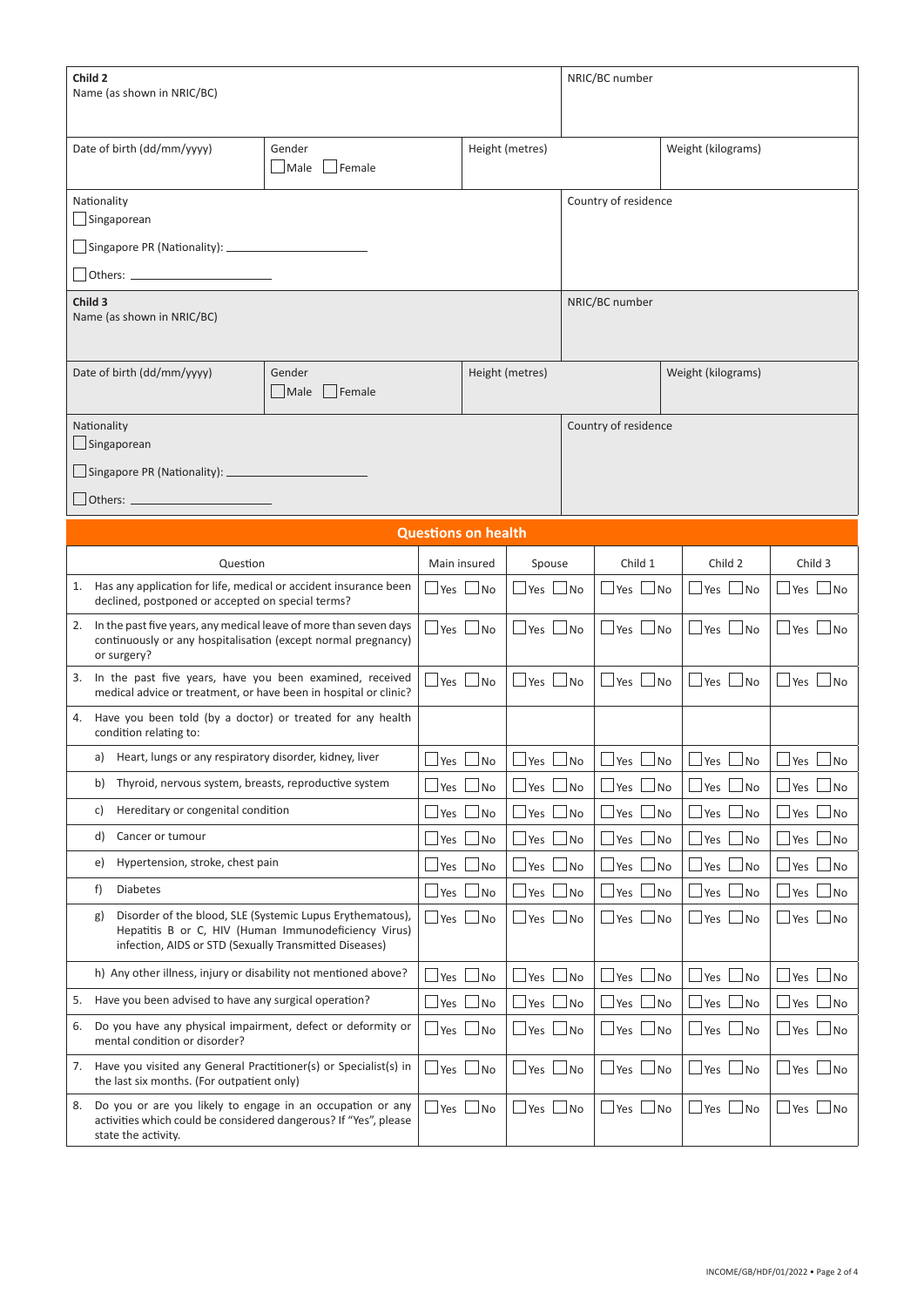If you have answered "Yes" to any of the above questions, please give full details including dates, name of hospital or insurer, reasons, descriptions, diagnoses, treatment, still on follow-up or fully recovered or cured and attach medical reports, if available. Please include the respective question number(s) for your answer.

## **Personal Data Use Statement**

By providing the information and submitting this application or transaction, I/we consent and agree to NTUC Income Insurance Co-operative Limited ("Income"), its representatives, agents, relevant third parties (referred to in Income's Privacy Policy at https://www.income.com.sg/privacy-policy), Income's appointed insurance intermediaries and their respective third party service providers and representatives (collectively "Income Parties") to collect, use, and disclose any personal data in this form or obtained from other sources, including existing personal data provided, any future updates and subsequent information on my/our health or financial situation (collectively "personal data") for the purposes of processing and administering my/our insurance application or transaction, managing my/our relationship and policies with Income including providing me/us with financial advice/ financial planning services, sending me/us corporate communication and information on products and/or services related to my/our ongoing relationship with Income, conducting research and data analytics, and in the manner and for other purposes described in Income's Privacy Policy.

Where the personal data of another person(s) (for example, personal data of the insured person, my family, employee, payee/payer or beneficiary) is provided by me/us (whether in this or subsequent submissions) or from other sources to Income Parties, I/we represent and warrant that:

- I/we have obtained their consent for the collection, use and disclosure of their personal data; and
- I am/we are authorised to give any authorization and approval on their behalf for the purposes as set out in this Personal Data Use Statement.

Please refer to Income's Privacy Policy (https://www.income.com.sg/privacy-policy) for more information, including access and correction to personal data and consent withdrawal.

## **Declaration by main insured**

I cannot alter any of the wordings in this application form. Any attempt to do so will have no effect.

I confirm (a) that I understand and agree to the collection, use and disclosure of the personal data as stated in the "Personal Data Use Statement" (PDUS) above and (b) on the representation and warranty made in the PDUS.

I authorise, consent and agree to the following:

- Income Parties to collect from and/or disclose to the group policyholder, the personal data for all the relevant purposes listed above and in Income's Privacy Policy including to respond to enquiries from the group policyholder for the purposes of this application and policy servicing matters, including confirmation of eligibility for the cover; and
- The group policyholder to disclose the personal data to Income Parties for all the relevant purposes listed above and in Income's Privacy Policy.

For the purpose of this application, I authorise, consent and agree to:

- a. the medical source, insurance office, reinsurer, organisation to release to Income any medical or relevant information to do with me or the Insured whether Income accepts this application or not;
- b. Income and its relevant third parties stated in Income's Privacy Policy to collect from, use and/or disclose to any medical source, insurance office, reinsurer, or organisation any medical or relevant information to do with me or the Insured; and
- c. Income or any of its approved medical examiners or laboratories to perform the necessary medical assessment and tests for Income to underwrite and evaluate me or the Insured's health status or condition in relation to this application.

I agree that a copy of this authorization is valid and binding as an original copy.